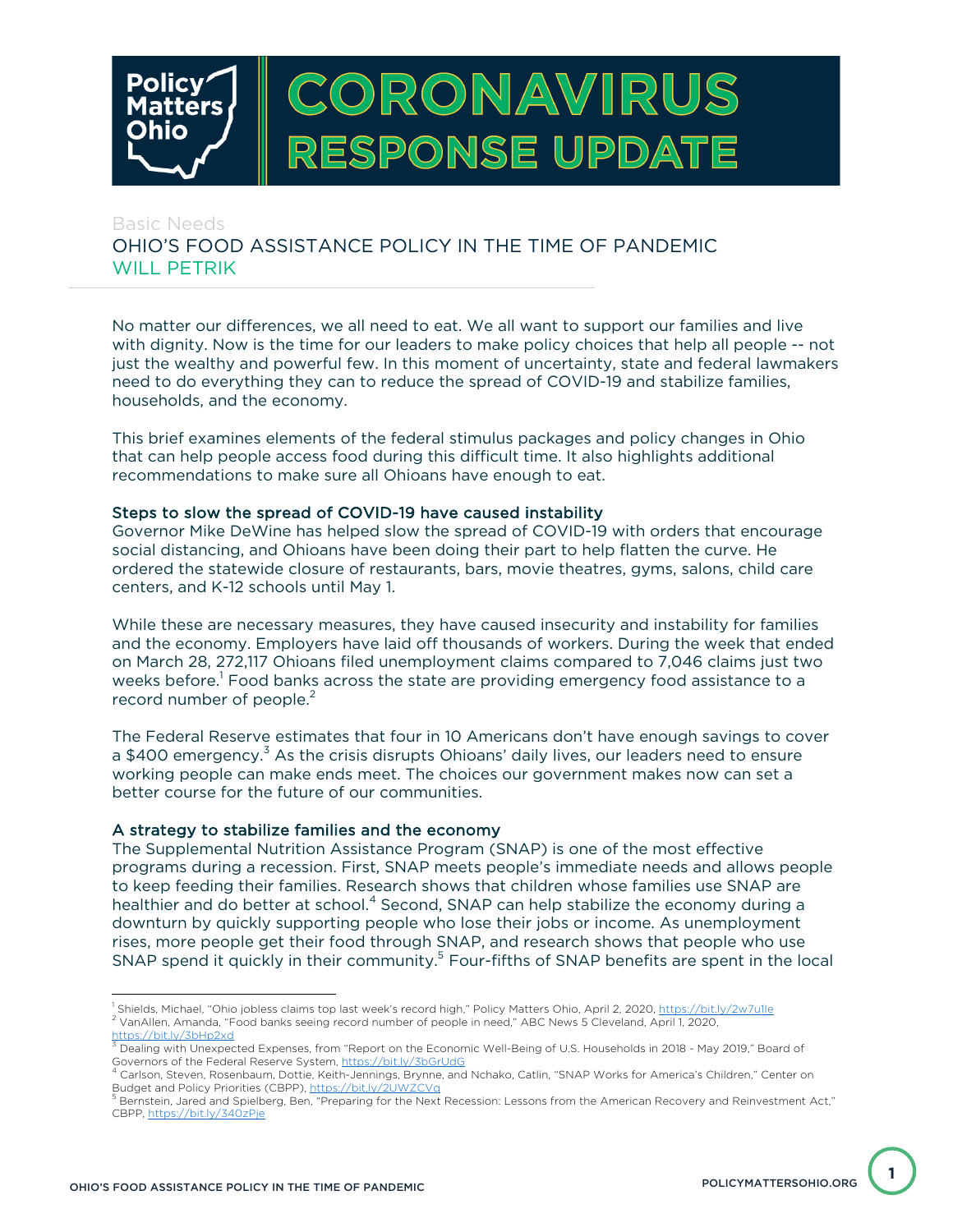economy within two weeks, and 97% within a month. SNAP also frees up resources for Ohioans to meet other basic needs, like paying for rent, diapers, medication, or toilet paper.

#### National steps taken to provide food to people who need it

Congress passed three major bills in response to COVID-19. The first provided funds for medical equipment, vaccine development and other research. The second, the Families First Coronavirus Response Act, addressed immediate, pressing health and social needs. The third, the Coronavirus Aid, Relief, and Economic Security (CARES) Act, addressed income support, business assistance, and aid to state and local governments, among other things.

The Families First Coronavirus Response Act provides important flexibility and relief to meet emerging needs. The bill extends food assistance by:<sup>6</sup>

- Allowing states to provide SNAP benefits to households with children who received free or reduced-price meals, if a school is closed for at least five days due to COVID-19.
- Making it easier for people to access SNAP and freeing up administrative capacity to connect people to SNAP. The bill allows states to offer all recipients the maximum benefit amount, which many do not get. It also allows the interview, screening, and processing of benefits to be more streamlined for the applicant and the caseworker.
- Suspending the three-month time limit. Adults without children were required to report 80 hours of work or training each month to receive SNAP for longer than three months. The act temporarily suspends this requirement.
- Allocating \$500 million in emergency funding for the Women, Infants, and Children (WIC) program, which provides nutrition education, and food for pregnant women, new mothers, infants and children up to 5 years old. The bill gives states flexibility to waive certain administrative requirements to make it easier to serve WIC participants.
- Allocating \$400 million to the U.S. Department of Agriculture (USDA) to fund food purchases through the Temporary Food Assistance Programs to support emergency aid for food banks.

These changes are all temporary and available only during the public health emergency.

The Coronavirus Aid, Relief, and Economic Security (CARES) Act is the third federal stimulus package. It includes several major elements to buffer Americans from the recession, such as expanded unemployment compensation (UC), payments to individuals and families, and financial assistance to states. By not increasing SNAP benefits, the CARES Act misses an opportunity to both stimulate the economy and help families make ends meet, like policymakers did during the last recession. $^7$ 

Policymakers can temporarily increase the maximum SNAP benefit by 15% in the next stimulus package. This would provide roughly \$25 per person per month, or a little less than \$100 a month to help a family of four afford food and help stabilize consumer spending in local economies.<sup>8</sup> We urge federal lawmakers to include this in the next relief bill, which is being discussed now.

<sup>&</sup>lt;sup>6</sup> Parrott, Sharon, Aron-Dine, Aviva, Rosenbaum, Dottie, et al, "Immediate and Robust Policy Response Needed in Face of Grave Risks

to the Economy," CBPP, <u>https://bit.ly/3bMHFzT</u><br><sup>7</sup> Parrott, Sharon, Stone, Chad, Huang, Chye-Ching, et al, "CARES Act Includes Essential Measures to Respond to Public Health,<br>Economic Crisis, But More Will Be Needed," CBP

 $^8$  Parrott, Sharon, Aron-Dine, Aviva, Rosenbaum, Dottie, et al, "Immediate and Robust Policy Response Needed in Face of Grave Risks to the Economy," CBPP, https://bit.ly/3bMHFzT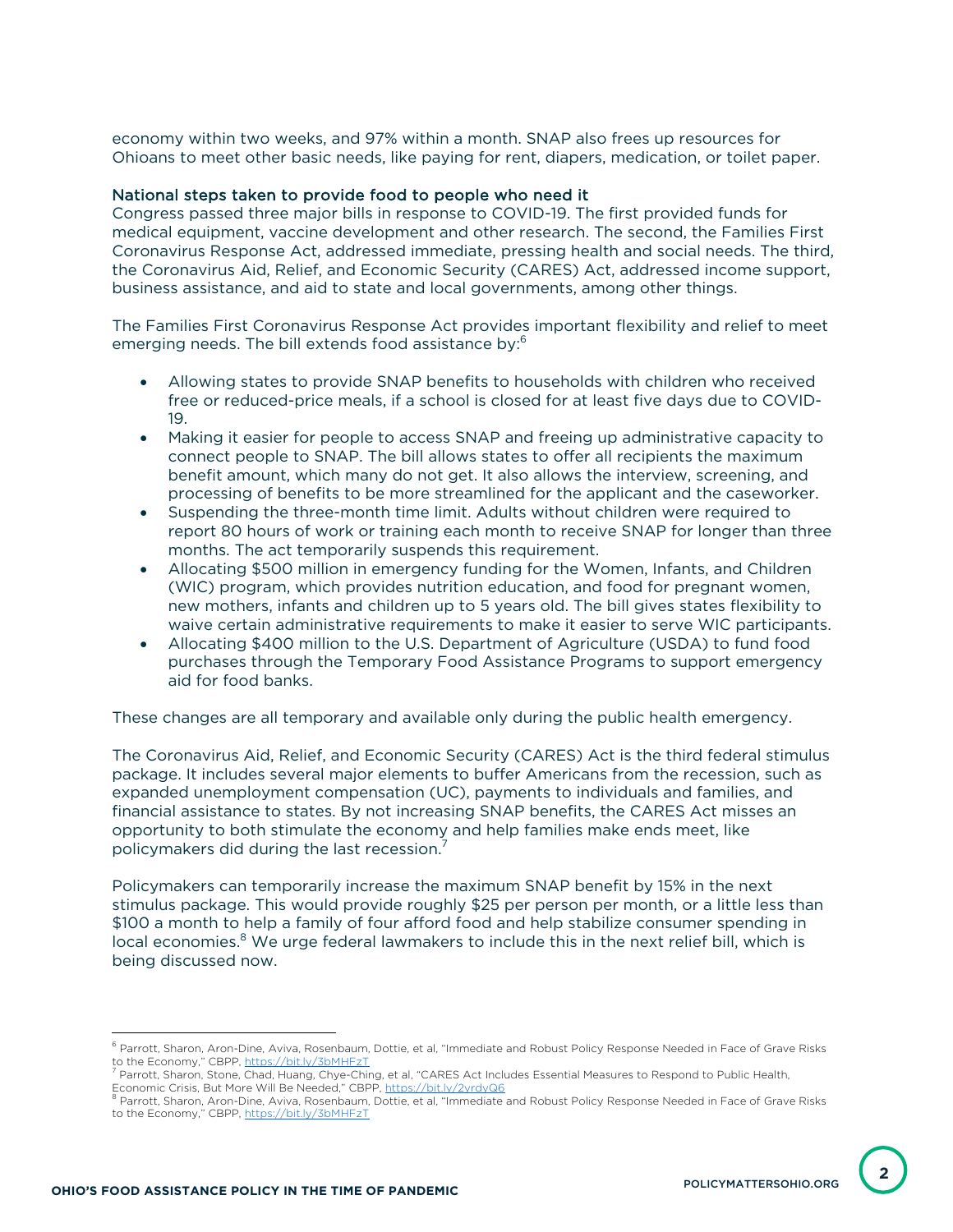## Steps Ohio has taken to support people in need

Food is the most basic human need. The Families First Coronavirus Response Act gives Ohio more flexibility to respond to the needs of the moment. The Ohio Department of Job and Family Services (ODJFS) is taking important steps to make sure current SNAP participants don't lose benefits and help newly eligible people apply and access benefits quickly.

The USDA has granted Ohio waivers toward these goals. The first waiver prevents Ohioans who participate in SNAP from losing access to benefits due to expiration or redetermination.<sup>9</sup> This means that SNAP benefits scheduled to expire in March, April and May 2020 will be extended six months until September, October and November 2020. This will keep Ohioans enrolled in SNAP and free up caseworkers to connect people with critical food assistance.

The USDA also authorized new, flexible guidelines for processing new SNAP applications.<sup>10</sup> Federal rules had required people to complete an interview to receive SNAP benefits. The new, temporary rules will allow ODJFS to waive the interview requirement as long as the applicant's identity has been verified and other mandatory verifications have been completed.

ODJFS should establish procedures to guide county Job and Family Service (JFS) agencies to operationalize these changes. ODJFS has already developed temporary procedures for county JFS agencies to accept verbal signatures over the phone. These measures will make sure more Ohioans who need it get help affording food.

The USDA also approved a waiver to bring all households receiving SNAP "up to the maximum benefit due to pandemic related economic conditions for up to 2 months."<sup>11</sup> This would infuse over \$150 million into Ohio's economy over two months and help households pay for food expenses. This will allow households to receive up to the maximum benefit based on their household size. Typically, households with higher monthly income receive less SNAP assistance, and households with the lowest or no income receive the maximum benefit. Federal lawmakers decided that households already receiving the maximum amount will not see a boost.

Policymakers are taking steps to help Ohioans safely use SNAP to buy food. The DeWine Administration issued an order to allow SNAP recipients to pay for curbside grocery pickup with their SNAP Electronic Benefit Transfer (EBT) card.<sup>12</sup> School districts across the state have also taken initiative to get food to students who need it. The USDA granted a waiver to Ohio for schools to package and distribute meals to students.

#### What else is needed

Metro County JFS agencies are reporting staff shortages all across the state as they transition to at-home or remote work environments. County JFS offices have reported being overwhelmed by calls for UC claims. Food banks across the state are reporting major increases in demand -- 250% in Dayton and 300% in Cincinnati.<sup>13</sup> While schools are working to

Service, https://bit.ly/2R30J54<br><sup>11</sup> "COVID-19; OH Emergency Allotments Approval," USDA, Food and Nutrition Service, https://bit.ly/39zGoKP<br>Note: While the USDA approved this waiver, a public announcement from ODJFS has no

<sup>&</sup>lt;sup>9</sup> USDA Approval letter re: SNAP - Ohio Request to Extend Certification Periods and Adjust Reporting Requirements Due to COVID-19. Interim reporting requirements due between March and May this year will have due dates extended to after May 2020,

<sup>&</sup>lt;u>https://bit.ly/2X2n3j4</u><br><sup>10</sup> "SNAP – Adjusting Interview Requirements Due to Novel Coronavirus (COVID-19) – Blanket Approval," USDA, Food and Nutrition

<sup>&</sup>lt;sup>12</sup> "ODJFS Coronavirus (COVID-19) Response," Ohio Department of Job and Family Services, April 1, https://bit.ly/3aBacbi<br><sup>13</sup> "Rising to the Challenge: Preventing Hunger in Ohio Before, During, and After the COVID-19 Pand Foodbanks, March 2020, https://bit.ly/2w45QdJ